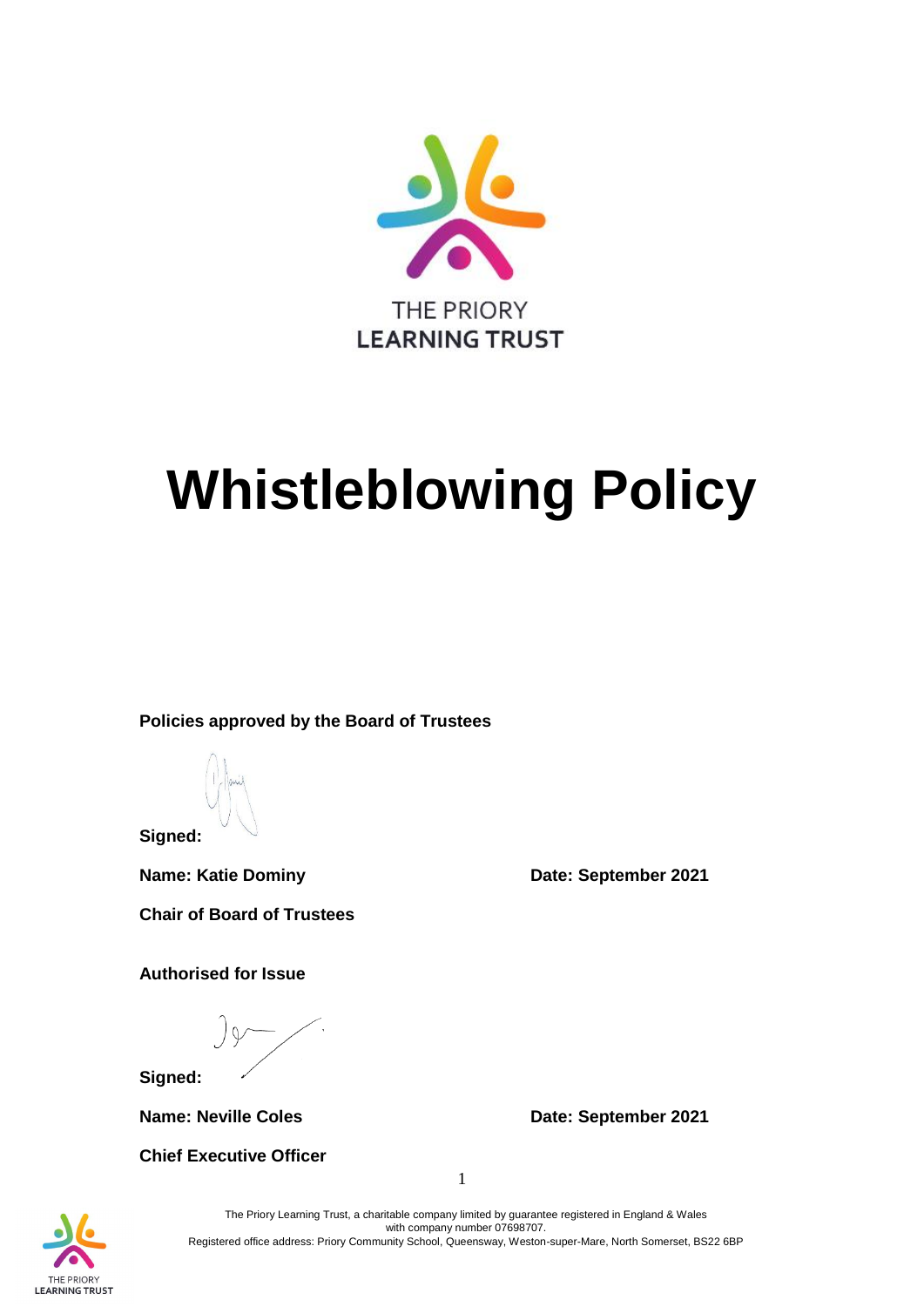# **History of Policy Changes**

| <b>Date</b>       | <b>Version</b> | <b>Author</b> | Origin of<br>Change e.g. TU<br>request, change<br>in legislation | <b>Changed by</b> |
|-------------------|----------------|---------------|------------------------------------------------------------------|-------------------|
| September<br>2017 | 1              | <b>FRL</b>    | Creation of policy                                               |                   |
| May 2018          | $\overline{2}$ |               | Review of policy                                                 | DL                |
| February 2019     | 3              |               | Following<br>consultation with<br><b>Somerset Unions</b>         | DL                |
| <b>June 2020</b>  | 4              |               | Review of policy                                                 | DL                |
| May 2021          | 5              |               | Review of policy                                                 | DL                |

This policy applies to The Priory Learning Trust and all its academies.

| Date policy adopted | September 2021 |
|---------------------|----------------|
| Review cycle        | Annual         |
| Review date         | May 2022       |

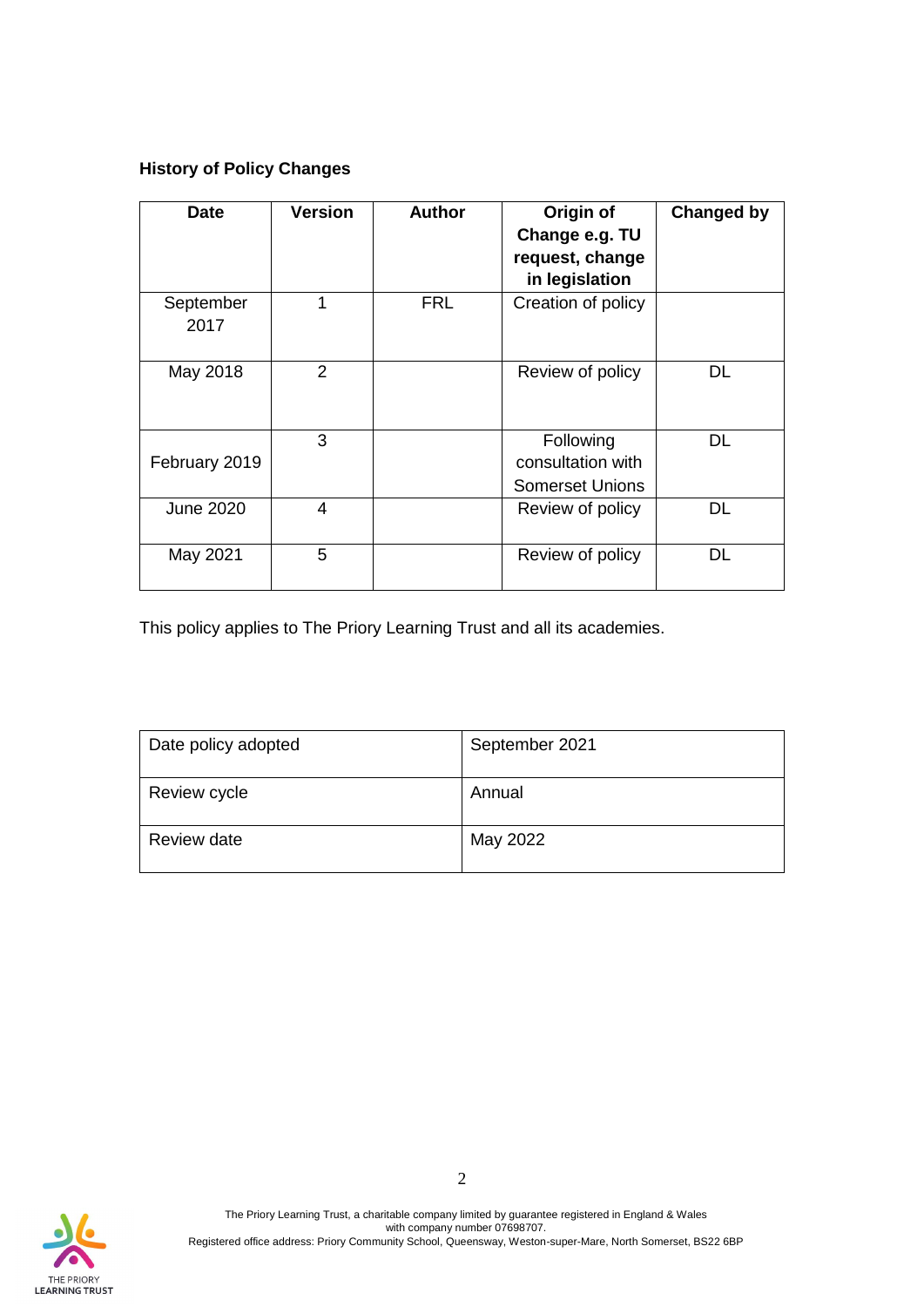## **Contents**

| $\mathbf 1$                 |                                             |  |
|-----------------------------|---------------------------------------------|--|
| $\mathcal{P}_{\mathcal{C}}$ |                                             |  |
| 3.                          |                                             |  |
| $\overline{4}$ .            | Raising a whistleblowing concern5           |  |
| 5.                          |                                             |  |
| 6.                          |                                             |  |
| 7 <sup>1</sup>              | Protection and support for whistleblowers 7 |  |
| 8.                          |                                             |  |
| 9.                          |                                             |  |
| 10                          |                                             |  |

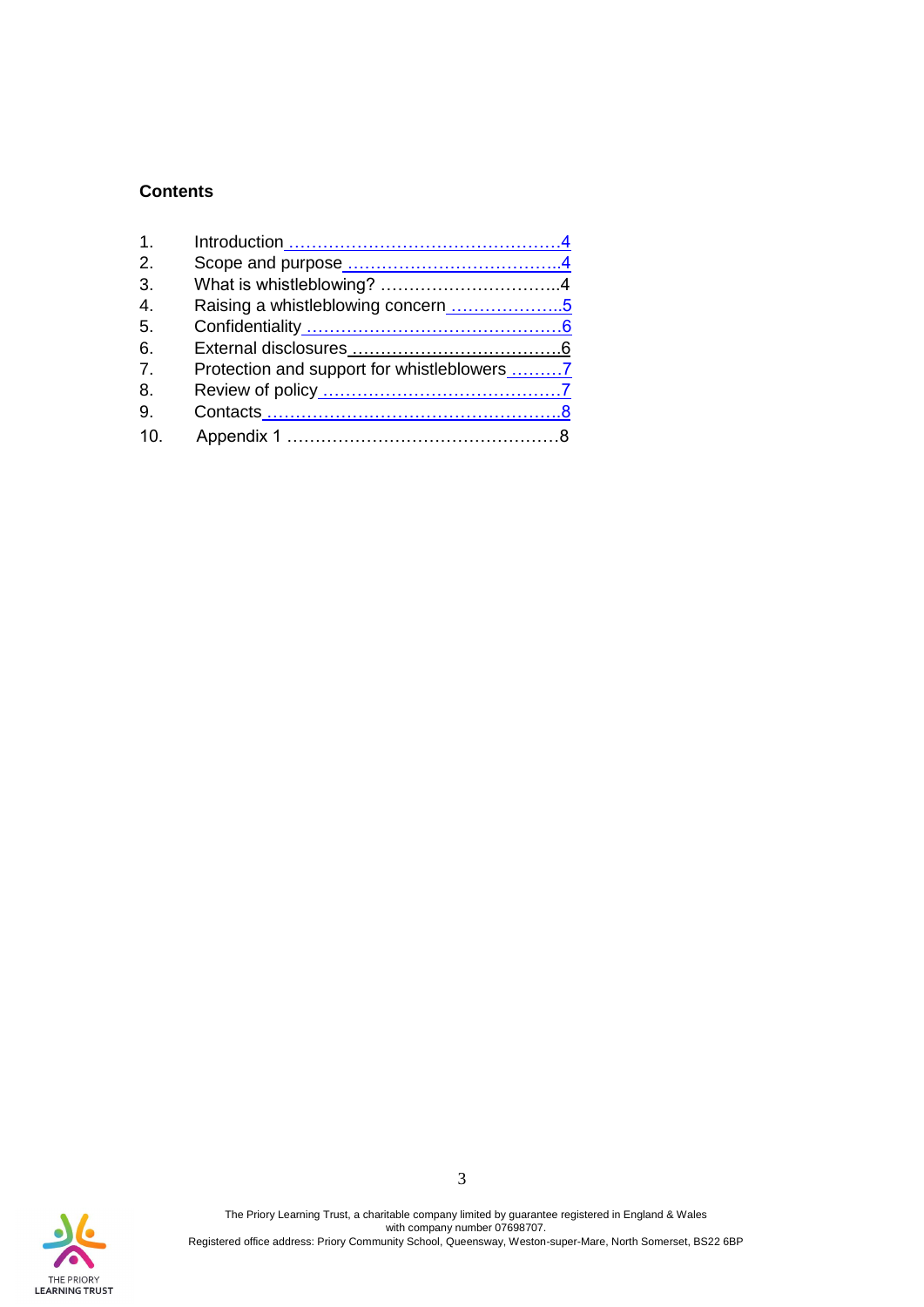#### <span id="page-3-0"></span>**1. Introduction**

- 1.1 The Priory Learning Trust (the Trust) is committed to the highest possible standards of honesty and integrity, and we expect all staff to maintain these. However, all organisations face the risk of things going wrong from time to time, or of unknowingly harbouring illegal or unethical conduct. A culture of openness and accountability is essential in order to prevent such situations occurring or to address them when they do occur.
- 1.2 This policy does not form part of any employee's contract of employment and it may be amended at any time.

#### <span id="page-3-1"></span>**2. Scope and purpose**

- 2.1 The aims of this policy are:
	- (a) To encourage staff to report suspected wrongdoing as soon as possible, in the knowledge that their concerns will be taken seriously and investigated as appropriate, and that their confidentiality will be respected.
	- (b) To provide staff with guidance on how to raise concerns.
	- (c) To reassure staff that they should be able to raise genuine concerns without fear of reprisals, even if they turn out to be mistaken.
- 2.2 This policy applies to all employees of the Trust, trustees, academy council members, consultants, contractors, casual and agency staff and volunteers (collectively referred to as **staff** in this policy).
- 2.3 If your concern relates to the **welfare of a student,** then you should consult the Trust's Safeguarding Policy to check whether it is more appropriate to follow the procedures set out in that policy. If you are unsure about which policy applies, then please speak to the HR Team who will be able to assist you.

#### <span id="page-3-2"></span>**3. What is whistleblowing?**

- 3.1 **Whistleblowing** is the disclosure of information, which relates to suspected wrongdoing or dangers at work. The law provides protection for workers who raise legitimate concerns about specified matters or "qualifying disclosures". A qualifying disclosure is one made in the public interest by a worker who has a reasonable belief that wrongdoing or danger at work exists. This may include:
	- (a) criminal activity;
	- (b) miscarriages of justice;
	- (c) danger to health and safety;
	- (d) damage to the environment;
	- (e) failure to comply with any legal or professional obligation or regulatory requirements;
	- (f) bribery;
	- (g) financial fraud or mismanagement;
	- (h) negligence;
	- (i) breach of our internal policies and procedures including the Trust's Code of Conduct;
	- (j) conduct likely to damage our reputation;

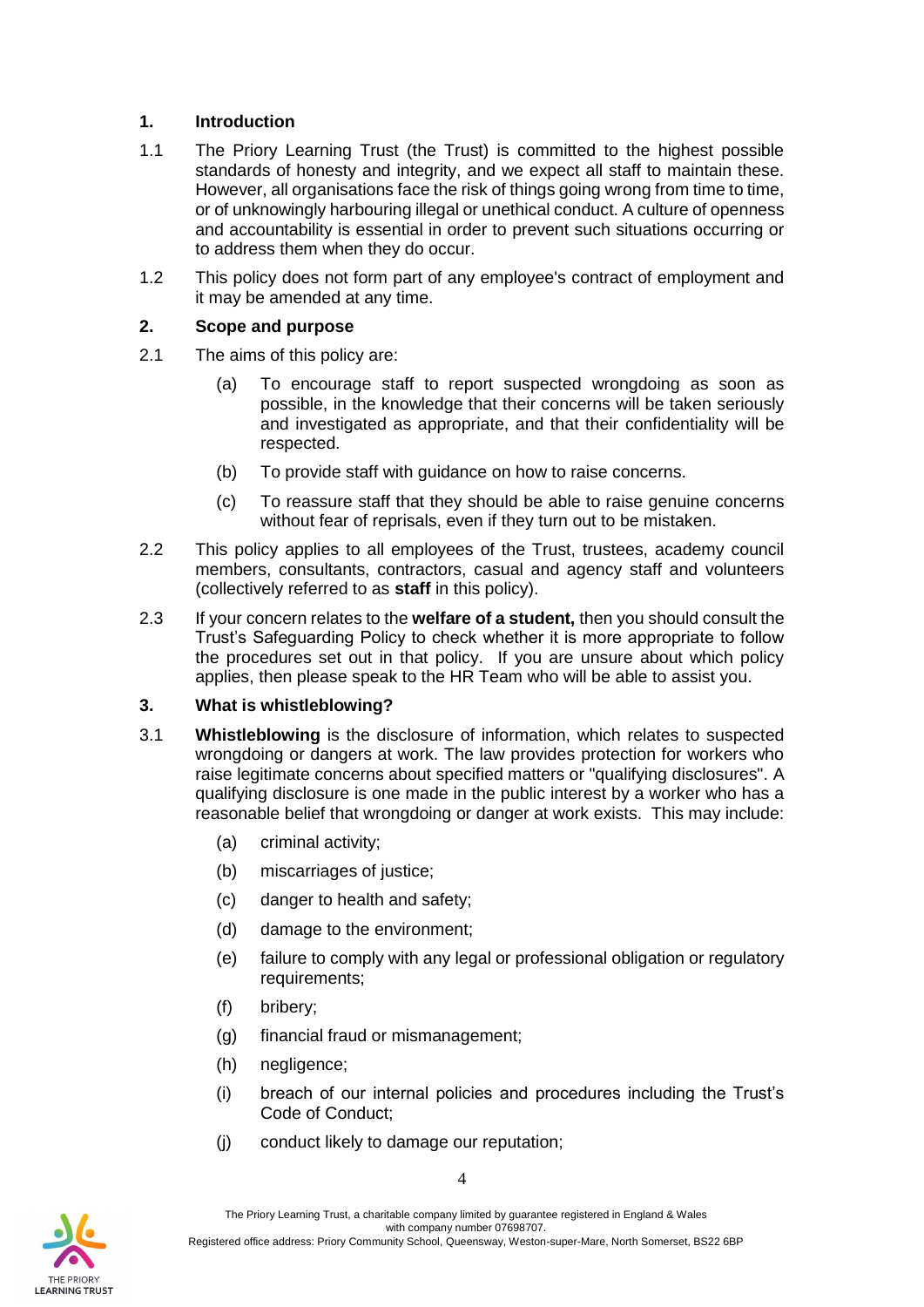- (k) unauthorised disclosure of confidential information;
- (l) other unethical behaviour
- (m) the deliberate concealment of any of the above matters.
- 3.2 A **whistleblower** is a person who raises a genuine concern relating to any of the above. If you have any genuine concerns related to suspected wrongdoing or danger affecting any of our activities (a **whistleblowing concern**) you should report it under this policy.
- 3.3 This policy should not be used for complaints relating to your own personal circumstances, such as the way you have been treated at work. In those cases, you should use the Grievance Policy & Procedure or Anti-Bullying and Harassment Policy as appropriate.
- 3.4 If you are uncertain whether something is within the scope of this policy, you should seek advice from the Principal or the HR Team.

#### <span id="page-4-0"></span>**4. Raising a whistleblowing concern**

- 4.1 We hope that you will be able to raise any concerns with your line manager. You may tell them in person or put the matter in writing if you prefer. They may be able to agree a way of resolving your concern quickly and effectively.
- 4.2 However, where the matter is more serious, or you feel that your line manager has not addressed your concern, or you prefer not to raise it with them for any reason, or they are the subject of the complaint, then you can raise the matter with:
	- (a) The Principal of your academy. This is the member of the school leadership team who is responsible for managing whistleblowing complaints.
	- (b) The Chief Executive Officer
	- (c) The Chief Operations Officer
	- (d) The Chair of your Academy Council
- 4.3 If the concern relates to the Principal, then the matter should be raised with the Chief Executive Officer.
- 4.4 If the concern relates to the Chief Executive Officer, then the matter should be raised with the Chair of the Trustees.
- 4.5 If the matter relates to safeguarding or child protection and you consider it too serious or sensitive to be raised within the internal environment of The Trust then you should contact the Local Authority Designated Officer for Allegations (LADO)
- 4.6 Contact details are set out at the end of this policy.
- 4.7 We will arrange a meeting with you as soon as possible to discuss your concern. You may bring a colleague or union representative to any meetings under this policy. Your companion must respect the confidentiality of your disclosure and any subsequent investigation. Further information on procedures see Appendix 1.
- 4.8 We will take down a written summary of your concern and provide you with a copy after the meeting. We will also aim to give you an indication of how we propose to deal with the matter.

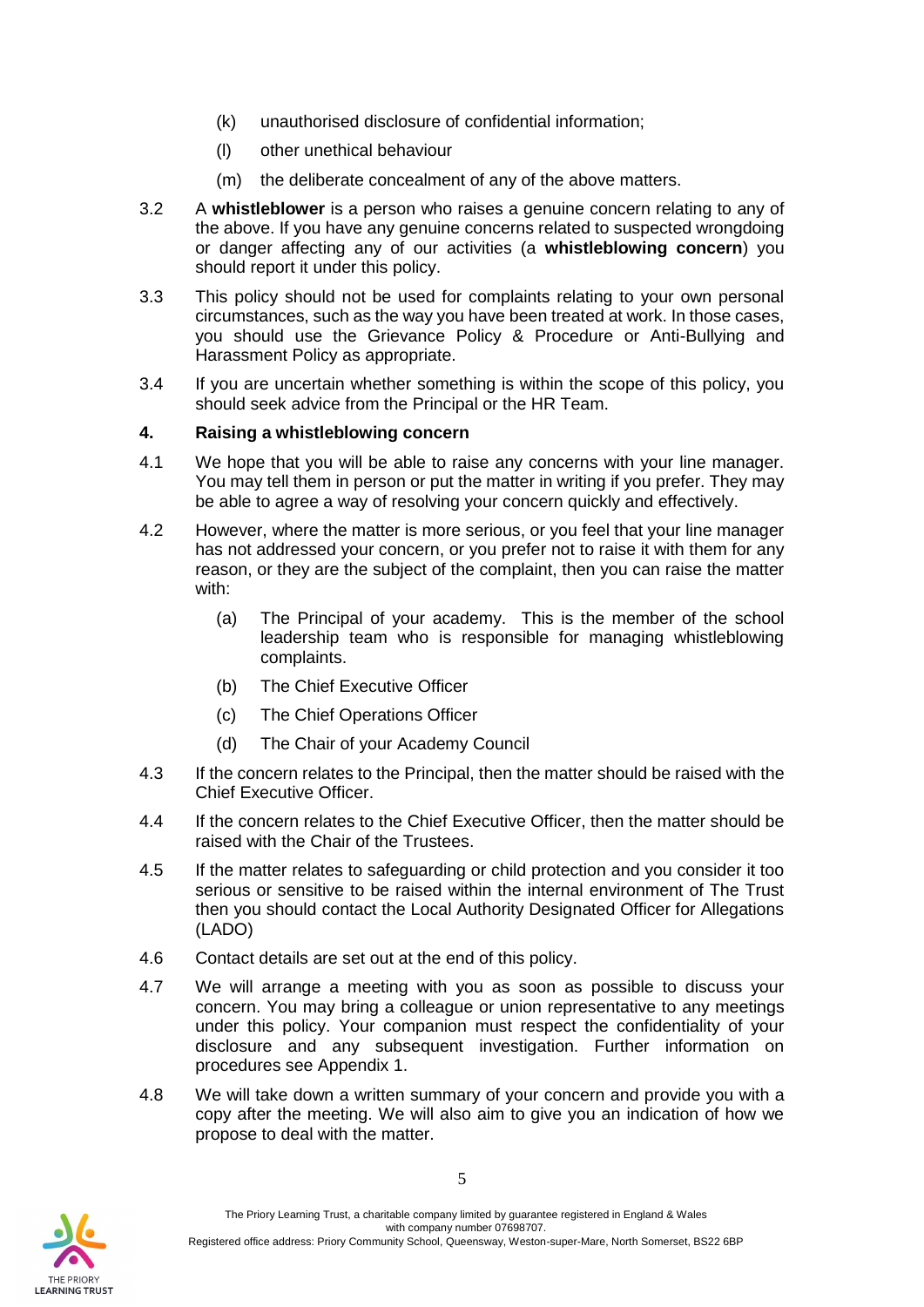## <span id="page-5-0"></span>**5. Confidentiality**

- 5.1 We hope that staff will feel able to voice whistleblowing concerns openly under this policy. However, if you want to raise your concern confidentially, we will make every effort to keep your identity secret. If it is necessary for anyone investigating your concern to know your identity, we will discuss this with you.
- 5.2 We do not encourage staff to make disclosures anonymously. Proper investigation may be more difficult or impossible if we cannot obtain further information from you. It is also more difficult to establish whether any allegations are credible. Whistleblowers who are concerned about possible reprisals if their identity is revealed should come forward to one of the other contact points listed in paragraph 4.2 and appropriate measures can then be taken to preserve confidentiality. If you are in any doubt you can seek advice from Public Concern at Work, the independent whistleblowing charity, who offers a confidential helpline. Their contact details are given at the end of this policy.
- 5.3 Where we receive anonymous complaints we will make a determination about whether to investigate based on:
	- (a) the seriousness of the issue raised
	- (b) the credibility of the concern; and
	- (c) the likelihood of confirming the allegation from other sources
- 5.4 We will keep a central record of disclosures made under the Whistleblowing policy.
- 5.5 We will comply with data protection requirements in terms of any records made and kept.

## <span id="page-5-1"></span>**6. External disclosures**

- 6.1 The aim of this policy is to provide an internal mechanism for reporting, investigating and remedying any wrongdoing in the workplace. In most cases you should not find it necessary to alert anyone externally.
- 6.2 The law recognises that in some circumstances it may be appropriate for you to report your concerns to an external body such as a regulator. It will very rarely if ever be appropriate to alert the media. We strongly encourage you to seek advice before reporting a concern to anyone external. Public Concern at Work holds a list of prescribed regulators for reporting certain types of concern. Their contact details are at the end of this policy.
- 6.3 Whistleblowing concerns usually relate to the conduct of our staff, but they may sometimes relate to the actions of a third party, such as a contractor, supplier or service provider. The law allows you to raise a concern with a third party, where you reasonably believe it relates mainly to their actions or something that is legally their responsibility. However, we encourage you to report such concerns internally first. You should contact your line manager or one of the other individuals set out in paragraph 4.2 for guidance.

# <span id="page-5-2"></span>**7. 7. Protection and support for whistleblowers**

7.1 7.1 It is understandable that whistleblowers are sometimes worried about possible repercussions. We aim to encourage openness and will support staff who raise genuine concerns under this policy, even if they turn out to be mistaken.

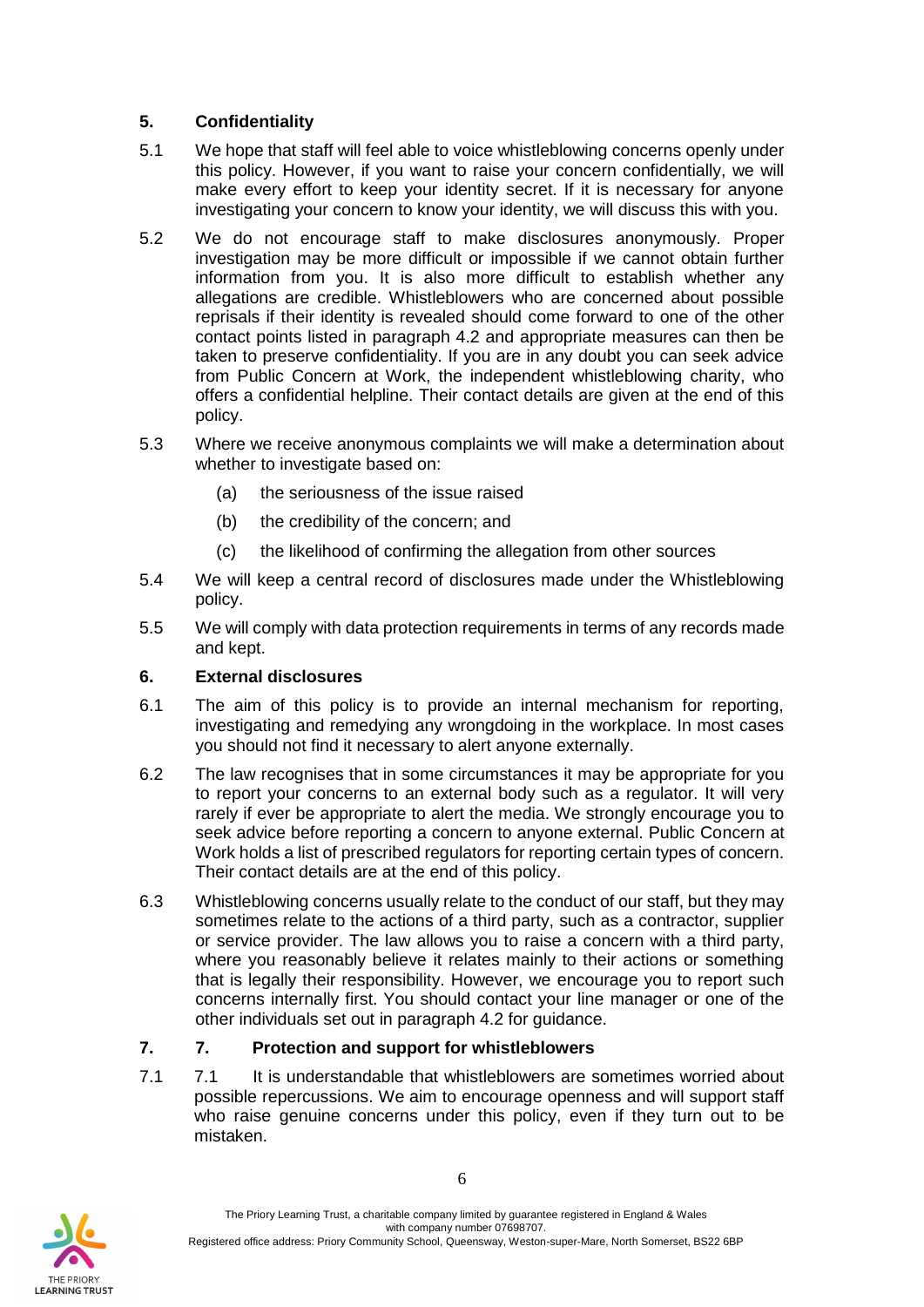- 7.2 7.2 Staff must not suffer any detrimental treatment as a result of raising a genuine concern. Detrimental treatment includes dismissal, disciplinary action, threats or other unfavourable treatment connected with raising a concern. If you believe that you have suffered any such treatment, you should inform one of the contact people in paragraph 4.2 immediately. If the matter is not remedied, you should raise it formally using our Grievance Procedure.
- 7.3 7.3 Staff must not threaten or retaliate against whistleblowers in any way. Anyone

involved in such conduct will be subject to disciplinary action.

## <span id="page-6-0"></span>**8. 8. Review of policy**

**9.** 8.1 This policy is reviewed annually by the Trust and where materially amended is consulted on, where necessary. We will monitor the application and outcomes of this policy to ensure it is working effectively.

| 10. |  |  | 9. | <b>Contacts</b> |
|-----|--|--|----|-----------------|
|-----|--|--|----|-----------------|

| 11.   |                                                                                                       |       |                                                                  |
|-------|-------------------------------------------------------------------------------------------------------|-------|------------------------------------------------------------------|
| 11.1  | <b>Principal of PCSA</b>                                                                              | 11.2  | Angelos Markoutsas:<br>angelos.markoutsas@pcsa.org.uk            |
| 11.3  | <b>Principal of WCSA</b>                                                                              | 11.4  | Jacqui Scott: Jscott@worle-school.org.uk                         |
| 11.5  | <b>Principal of TKASA</b>                                                                             | 11.6  | Dan Milford: Dmilford@tkasa.org.uk                               |
| 11.7  | Principal of St Anne's<br><b>Church Academy</b>                                                       | 11.8  | Emma Hardy-Smith: Emma.Hardysmith<br>@stannesprimaryschool.co.uk |
| 11.9  | <b>Principal of Castle Batch</b><br><b>Primary</b><br><b>School</b><br>Academy                        | 11.10 | Lindsay Evans:<br>Lindsay.Evans@cbpsa.theplt.org.uk              |
| 11.11 | of<br><b>Principal</b><br><b>Pawlett</b><br>Primary<br><b>School</b><br>Academy                       |       | 11.12 Emma Barker: Emma.barker@ppsa.theplt.org.uk                |
| 11.13 | <b>Principal</b><br><b>of</b><br><b>The</b><br><b>Huntspill</b><br><b>Primary</b><br><b>Academies</b> |       | 11.14 Steve Davies: stephen.davis@thpa.theplt.org.uk             |
|       | 11.15 Chair of Trustees                                                                               |       | 11.16 Katie Dominy katie.dominy@theplt.org.uk                    |
| 11.17 | <b>Chief Executive Officer</b>                                                                        |       | 11.18 Neville Coles: Neville.coles@theplt.org.uk                 |
| 11.19 | <b>Chief Operations Officer</b>                                                                       | 11.20 | Mark Antoine: Mark.antoine@theplt.org.uk                         |
| 11.21 | <b>HR Team</b>                                                                                        |       | 11.22 HR@theplt.org.uk                                           |
| 11.23 | <b>Chair of PCSA Academy</b><br><b>Council</b>                                                        | (a)   | Denise Hurr: Denise.hurr@theplt.org.uk                           |

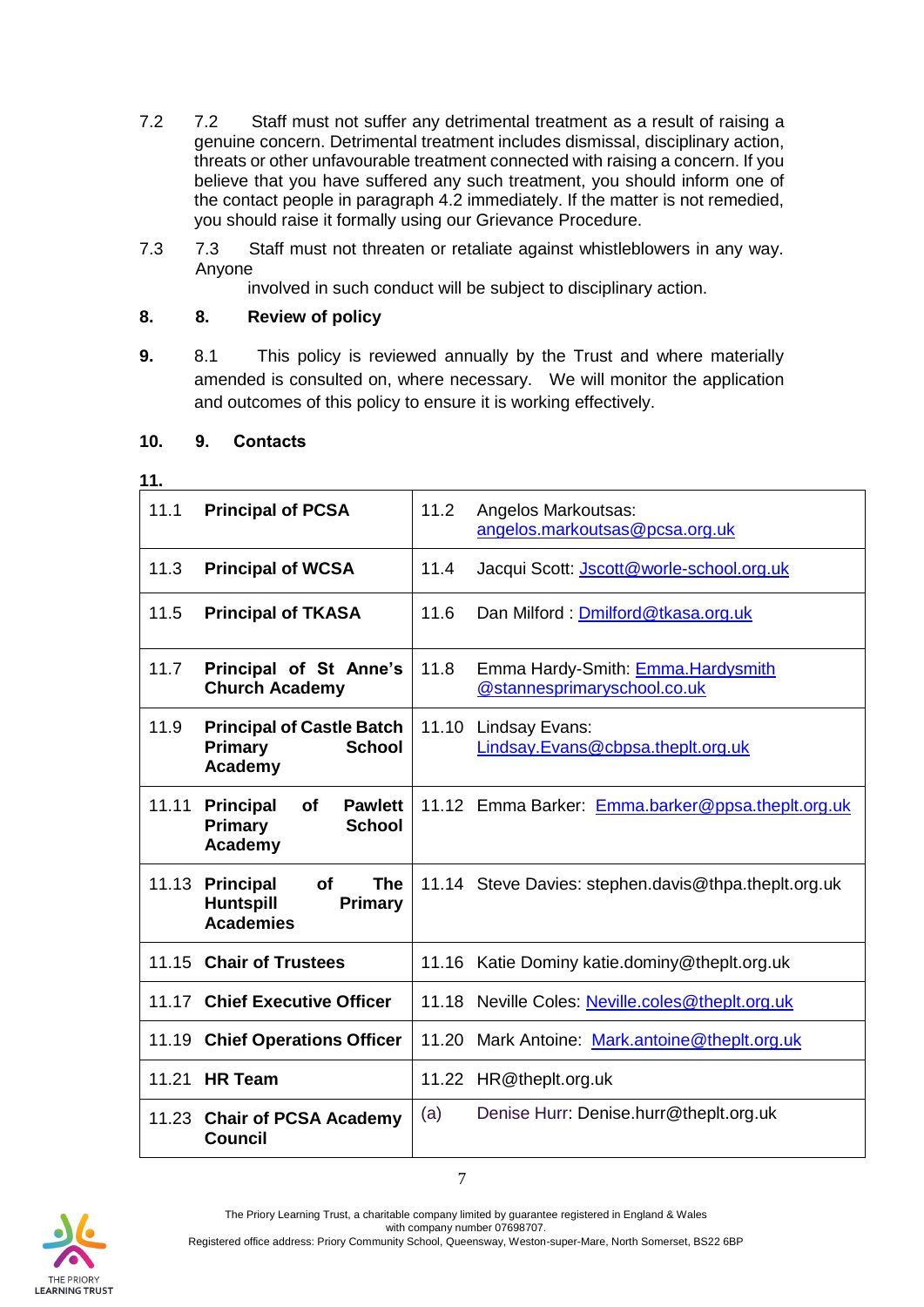| 11.24 Chair of WCSA<br><b>Academy Council</b>                   |       | 11.25 David Chilman: Dchilman@worle-school.org.uk   |
|-----------------------------------------------------------------|-------|-----------------------------------------------------|
| 11.26 Chair of TKASA<br><b>Academy Council</b>                  | 11.27 | John Bowman JBowman@tkasa.org.uk                    |
| 11.28 Chair of St Anne's<br><b>Church Academy</b>               |       | 11.29 Kate Sargent: Kate Sargent@saca.theplt.org.uk |
| 11.30 Chair of Castle Batch<br><b>Primary School</b><br>Academy |       | 11.31 Leila Board: Leila.board@cbpsa.theplt.org.uk  |
| 11.32 Chair of Pawlett Primary<br><b>School Academy</b>         |       | 11.33 Moira Allen: Moira. Allen@ppsa.theplt.org.uk  |
| 11.34 Chair of The Huntspill<br><b>Primary Academies</b>        |       | 11.35 kate.burrow@thpa.theplt.org.uk                |

#### **12.**

#### **13. Appendix 1.**

#### **14. Investigation and outcome**

- 14.1 Once you have raised a concern, we will carry out an initial assessment to determine the scope of any investigation. We will inform you of the outcome of our assessment. You may be required to attend additional meetings in order to provide further information.
- 14.2 In some cases we may appoint an investigator or team of investigators including staff with relevant experience of investigations or specialist knowledge of the subject matter. The investigator(s) will collate findings on the matter and may make recommendations for change to enable us to minimise the risk of future wrongdoing. This will be sent to the Principal for action.
- 14.3 We will aim to keep you informed of the progress of the investigation, its likely timescale and outcome. However, sometimes the need for confidentiality may prevent us giving you specific details of the investigation or any disciplinary action taken as a result. You should treat any information about the investigation as confidential.
- 14.4 If we conclude that a whistleblower has made false allegations maliciously, or with a view to personal gain, the whistleblower may be subject to disciplinary action.

## **15. If you are not satisfied**

- 15.1 While we cannot always guarantee the outcome you are seeking, we will try to deal with your concern fairly and in an appropriate way. By using this policy, you can help us to achieve this.
- 15.2 If you are not happy with the way in which your concern has been handled, you can raise it with one of the other key contacts in paragraph 4.2. Alternatively, you may contact the Chair of Trustees. Contact details are set out in section 10.